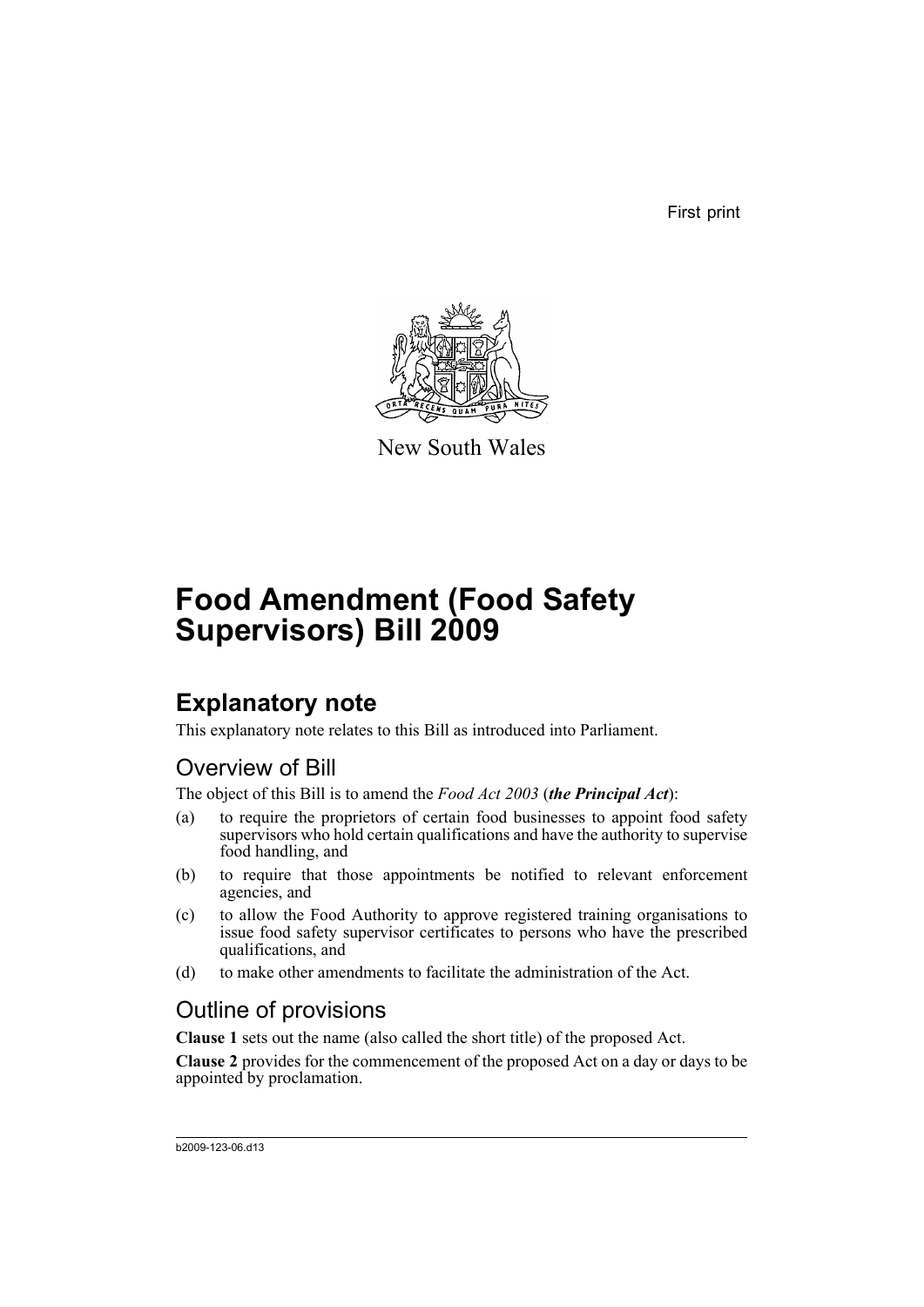Explanatory note

### **Schedule 1 Amendment of Food Act 2003 No 43**

### **Amendments relating to food safety supervisors**

**Schedule 1 [4]** inserts proposed Division 3 into Part 8 of the Principal Act which contains the following provisions relating to food safety supervisors:

**Proposed section 106** contains definitions of terms used in the proposed Division. In particular, *relevant enforcement agency* for a food business means the enforcement agency specified on the Food Authority's website as the relevant enforcement agency for food businesses of the same class. Enforcement agencies under the Principal Act are the Food Authority, local councils and certain other bodies that are appointed under the Act as enforcement agencies and bodies prescribed by the regulations (currently, the Lord Howe Island Board). *Temporary premises* means premises comprising a tent or stall or the like from which food is sold by retail on an occasional basis only, such as for a fete, fair, market or other event.

**Proposed section 106A** provides that the proposed Division applies to ready-to-eat food that is potentially hazardous but does not apply to certain prepackaged food.

**Proposed section 106B** sets out the criteria for appointing a person as a food safety supervisor for premises or for a mobile catering business. The person must hold a food safety supervisor certificate and have the authority to supervise the relevant food handling activities and ensure that the handling is done safely. In the case of a food safety supervisor for premises, the person must not hold the position of food safety supervisor for any other premises. In the case of a food safety supervisor for a mobile catering business, the person must not hold the position of food safety supervisor for any other business. A food safety supervisor certificate is a certificate issued in accordance with the regulations by a registered training organisation approved under proposed section 106H or by another person or body prescribed by the regulations.

**Proposed section 106C** requires the proprietor of a food business to ensure that, before food to which the proposed Division applies is processed and sold by retail at premises in the course of carrying on the business, at least one food safety supervisor is appointed for the premises. The proposed section also requires the proprietor to ensure that at least one person continues to be appointed as food safety supervisor for the premises at all times at which food to which the proposed Division applies is processed and sold from the premises in the course of carrying on the business. A defence is provided in cases where a food safety supervisor ceases to be appointed for the premises and the relevant food handling activities are not carried out on the premises on more than 30 days after that occurs.

**Proposed section 106D** requires the proprietor of a mobile catering business to ensure that, before food to which the proposed Division applies is processed in the course of carrying on the business at least one food safety supervisor is appointed for the business. The proposed section also requires the proprietor to ensure that at least one food safety supervisor continues to be appointed for the business at all times that food to which the proposed Division applies is processed in the course of carrying on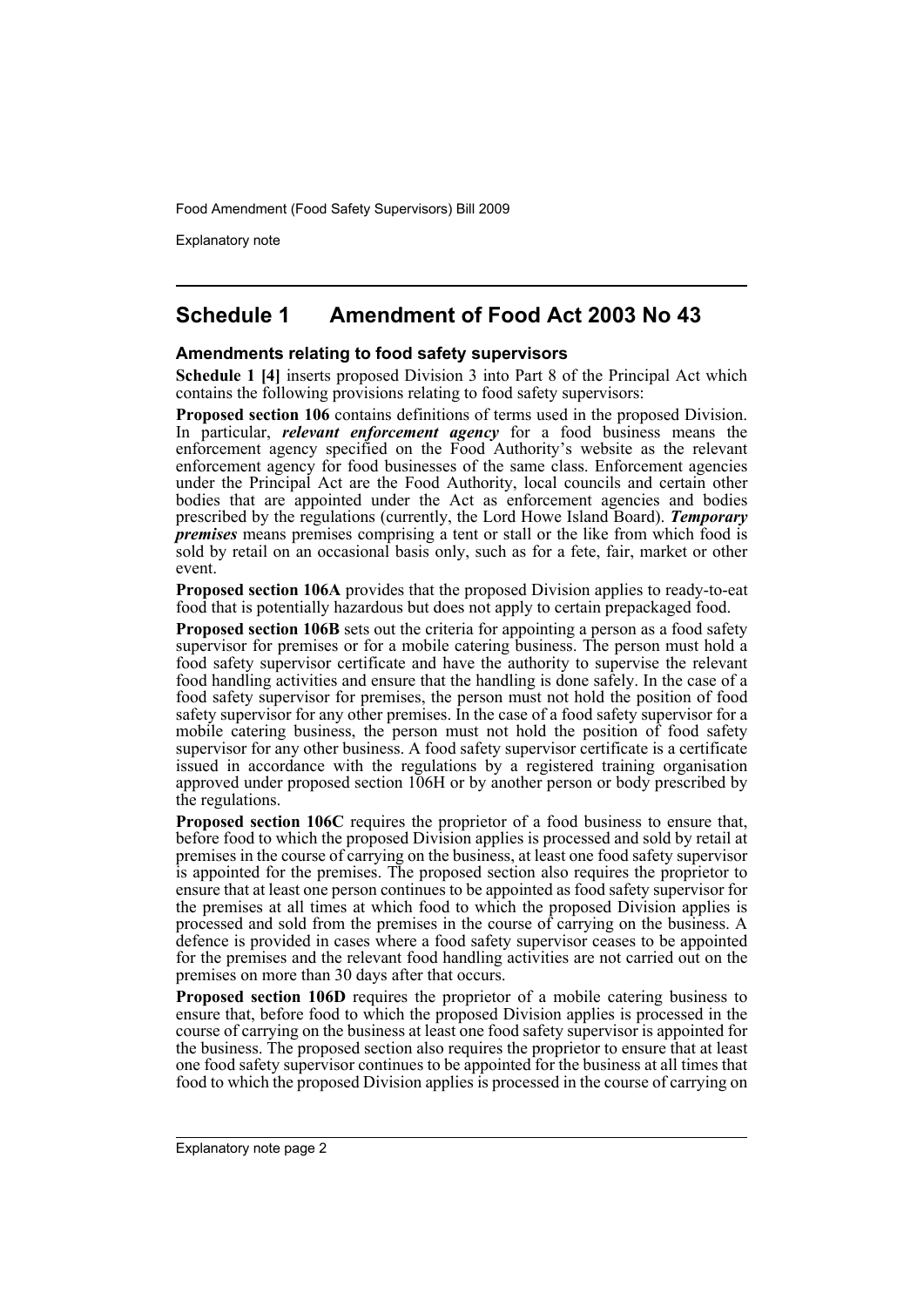Explanatory note

the business. A defence is provided in cases where a food safety supervisor ceases to be appointed for the business and the relevant food handling activities are not carried out on more than 30 days after that occurs.

**Proposed section 106E** requires the proprietor of a food business to give notice to the relevant enforcement agency of the appointment of a food safety supervisor. The requirement does not apply to the appointment of a food safety supervisor for temporary premises or for premises that are a vehicle or vessel from which food is sold at more than one location.

**Proposed section 106F** requires the proprietor of a food business to give notice to the relevant enforcement agency of a change in the particulars provided in relation to a food safety supervisor. The requirement does not apply to a food safety supervisor for temporary premises or for premises that are a vehicle or vessel from which food is sold at more than one location.

**Proposed section 106G** requires the proprietor of a food business for which a food safety supervisor is required to be appointed to keep a copy of the relevant food safety supervisor certificate and produce it for inspection on the request of an authorised officer of an enforcement agency.

**Proposed section 106H** enables the Food Authority to approve registered training organisations (within the meaning of the *Vocational Education and Training Act 2005*) to issue food safety supervisor certificates. Regulations may be made in relation to approvals.

**Proposed section 106I** enables regulations to be made in respect of certain fees and charges under the proposed Division and provides that no fee or charge is payable in relation to the giving of notice under proposed section 106E or 106F.

**Proposed section 106J** enables the regulations to provide for exemptions from all or any of the provisions of the proposed Division.

**Schedule 1 [5]** amends section 113A of the Principal Act to require the Food Authority to keep records of relevant enforcement agencies for the purposes of proposed Division 3 of Part 8.

**Schedule 1 [9]** amends Schedule 2 to the Principal Act to provide for specific savings and transitional provisions relating to the operation of proposed Division 3 of Part 8 and, in particular, to provide 12 month lead-in times for the new offences under the proposed Division.

**Schedule 1 [1]–[3]** make consequential amendments.

### **Other amendments**

**Schedule 1 [6]** amends section 133F of the Principal Act to give the Food Authority the power to remit the whole or part of any fee accompanying an application to correct or add to particulars on, or remove particulars from, the register of offences.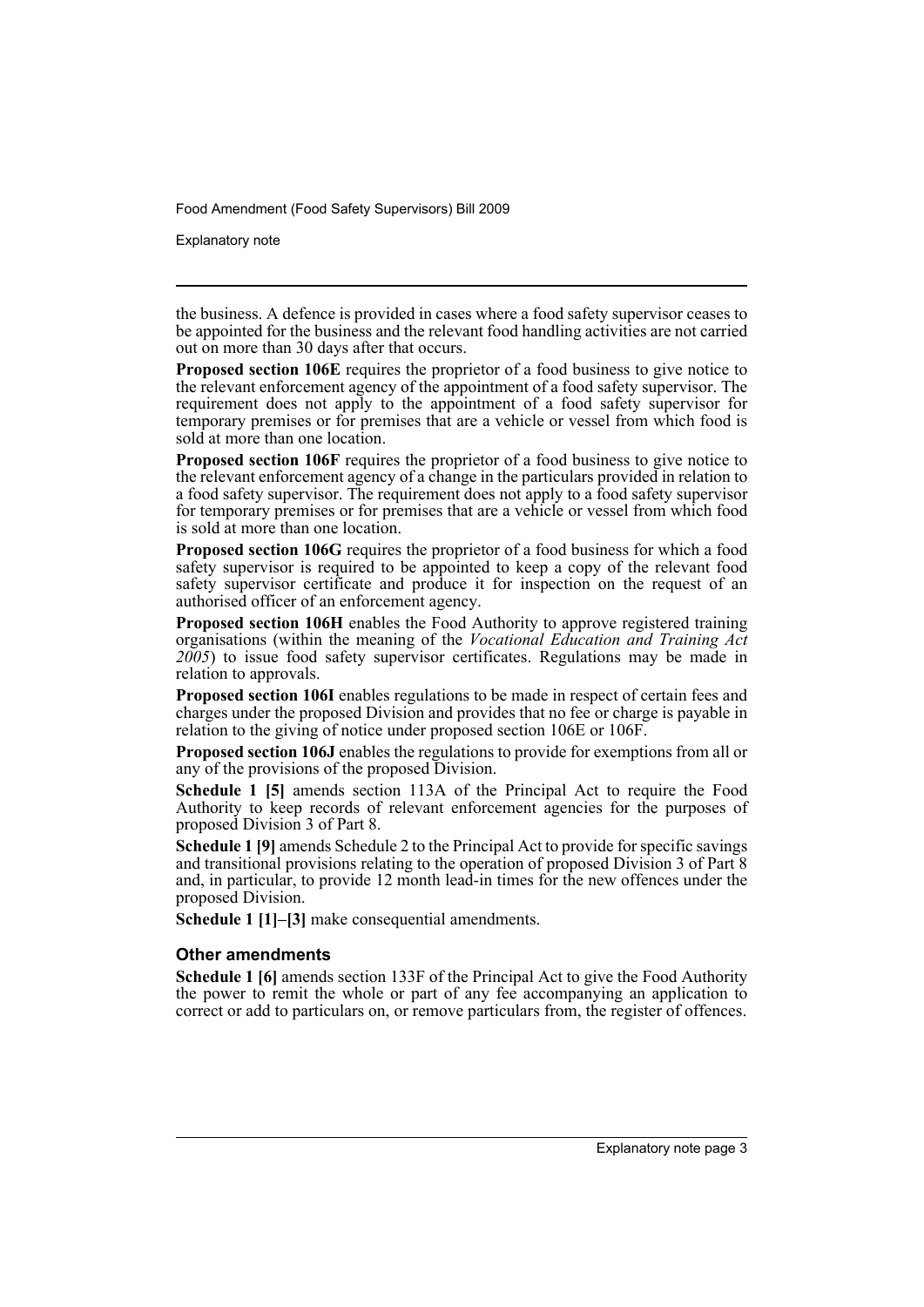Explanatory note

**Schedule 1 [7]** inserts proposed section 137 into the Principal Act to provide for the way in which documents may be served under that Act.

**Schedule 1 [8]** amends Schedule 2 to the Principal Act to enable the regulations to prescribe savings and transitional provisions as a consequence of the enactment of the proposed Act.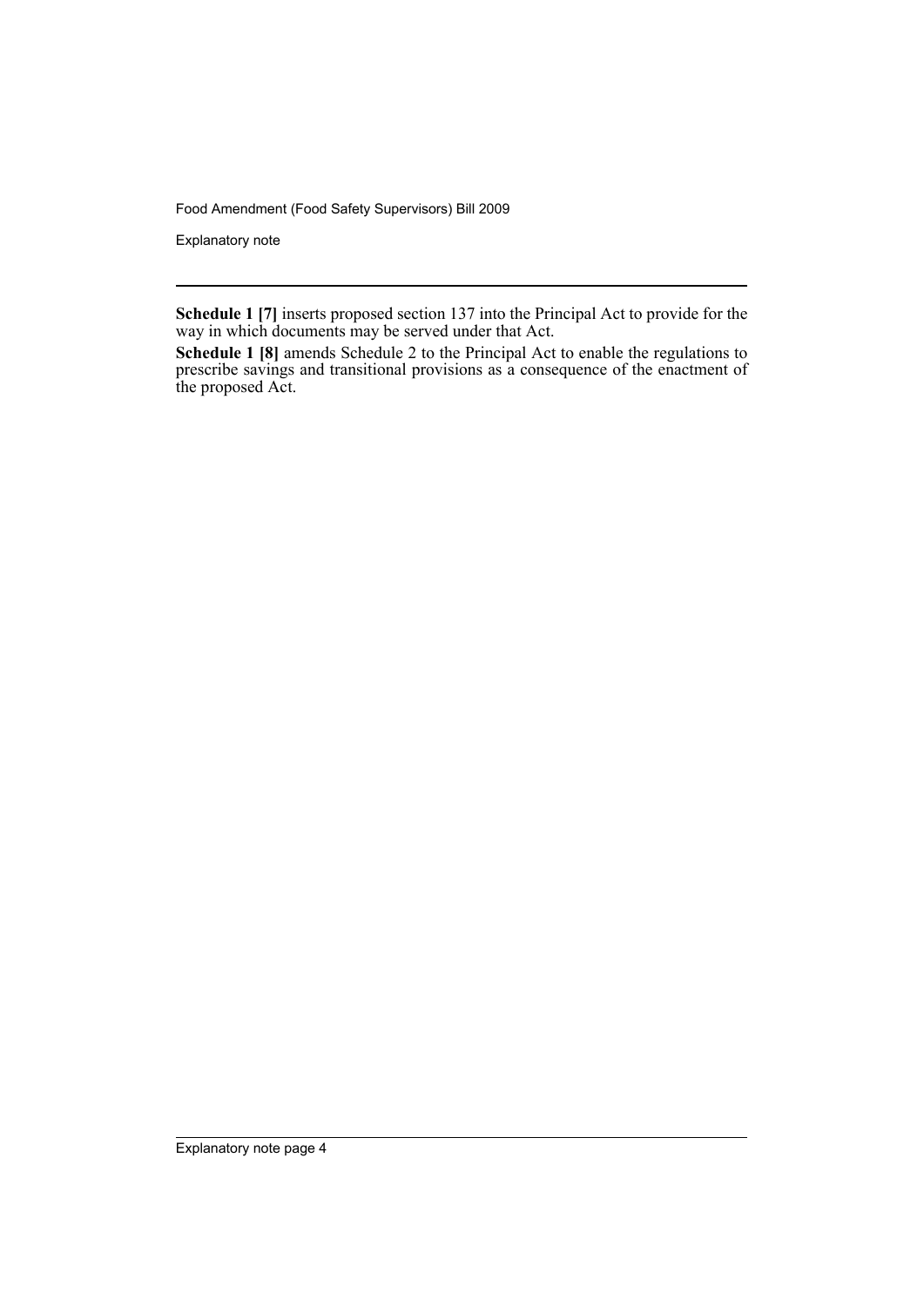First print



New South Wales

# **Food Amendment (Food Safety Supervisors) Bill 2009**

## **Contents**

|                                             | Page |
|---------------------------------------------|------|
| Name of Act                                 |      |
| 2 Commencement                              |      |
| Schedule 1 Amendment of Food Act 2003 No 43 |      |
|                                             |      |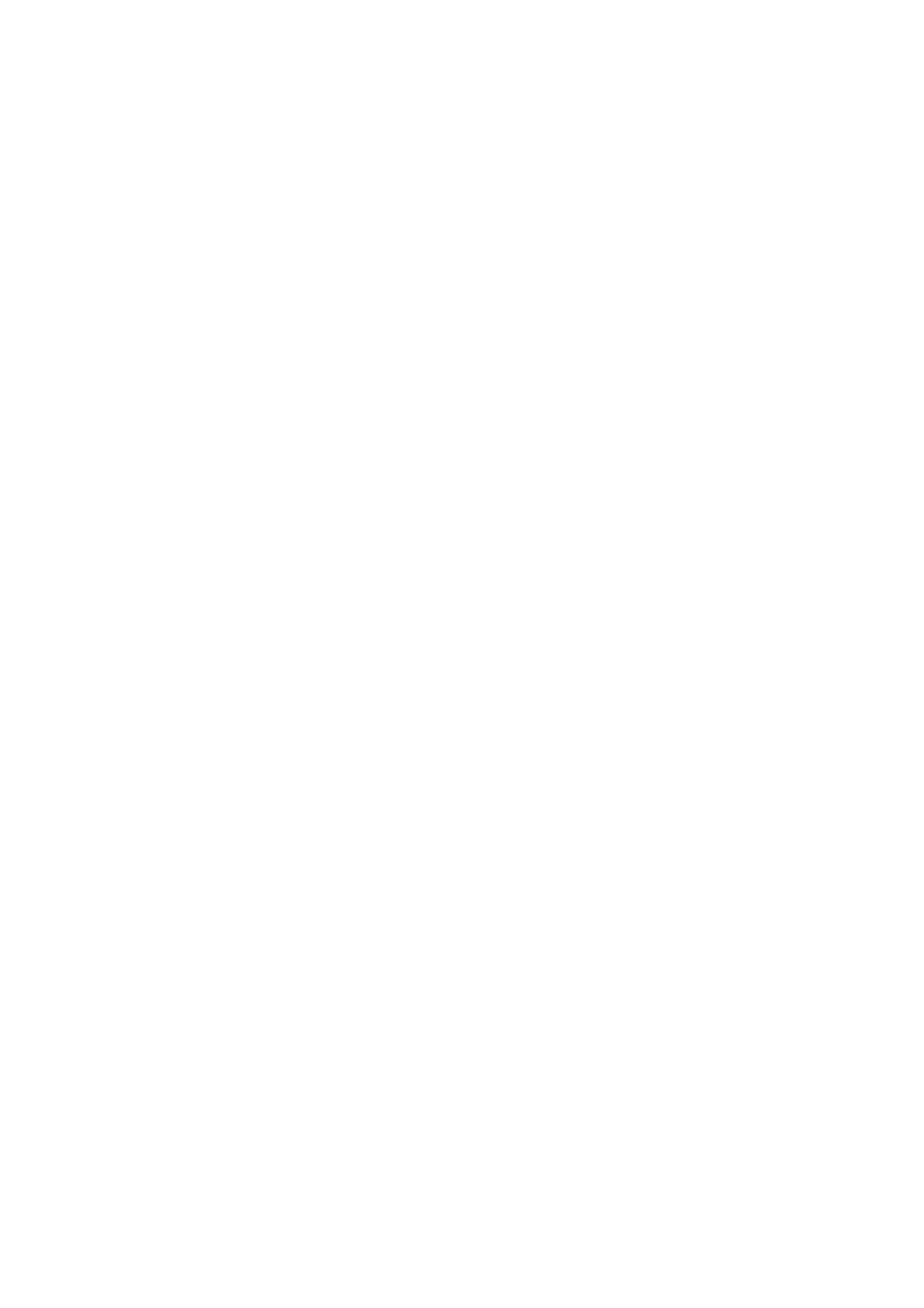

New South Wales

# **Food Amendment (Food Safety Supervisors) Bill 2009**

No , 2009

### **A Bill for**

An Act to amend the *Food Act 2003* with respect to food safety supervisors; and for other purposes.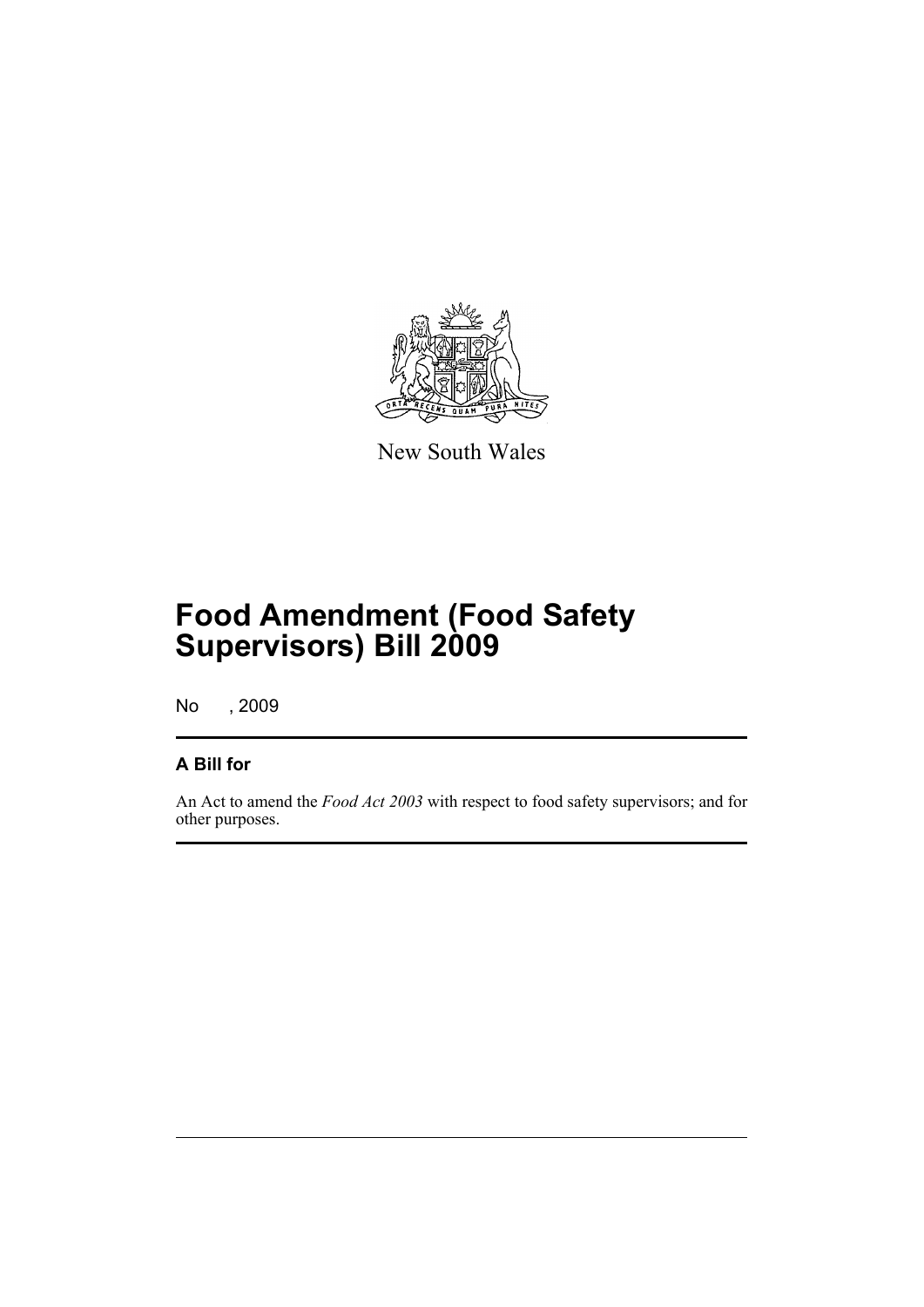<span id="page-7-1"></span><span id="page-7-0"></span>

| The Legislature of New South Wales enacts:                           | 1             |
|----------------------------------------------------------------------|---------------|
| Name of Act                                                          | $\mathcal{P}$ |
| This Act is the Food Amendment (Food Safety Supervisors) Act 2009.   | 3             |
| Commencement                                                         |               |
| This Act commences on a day or days to be appointed by proclamation. | 5             |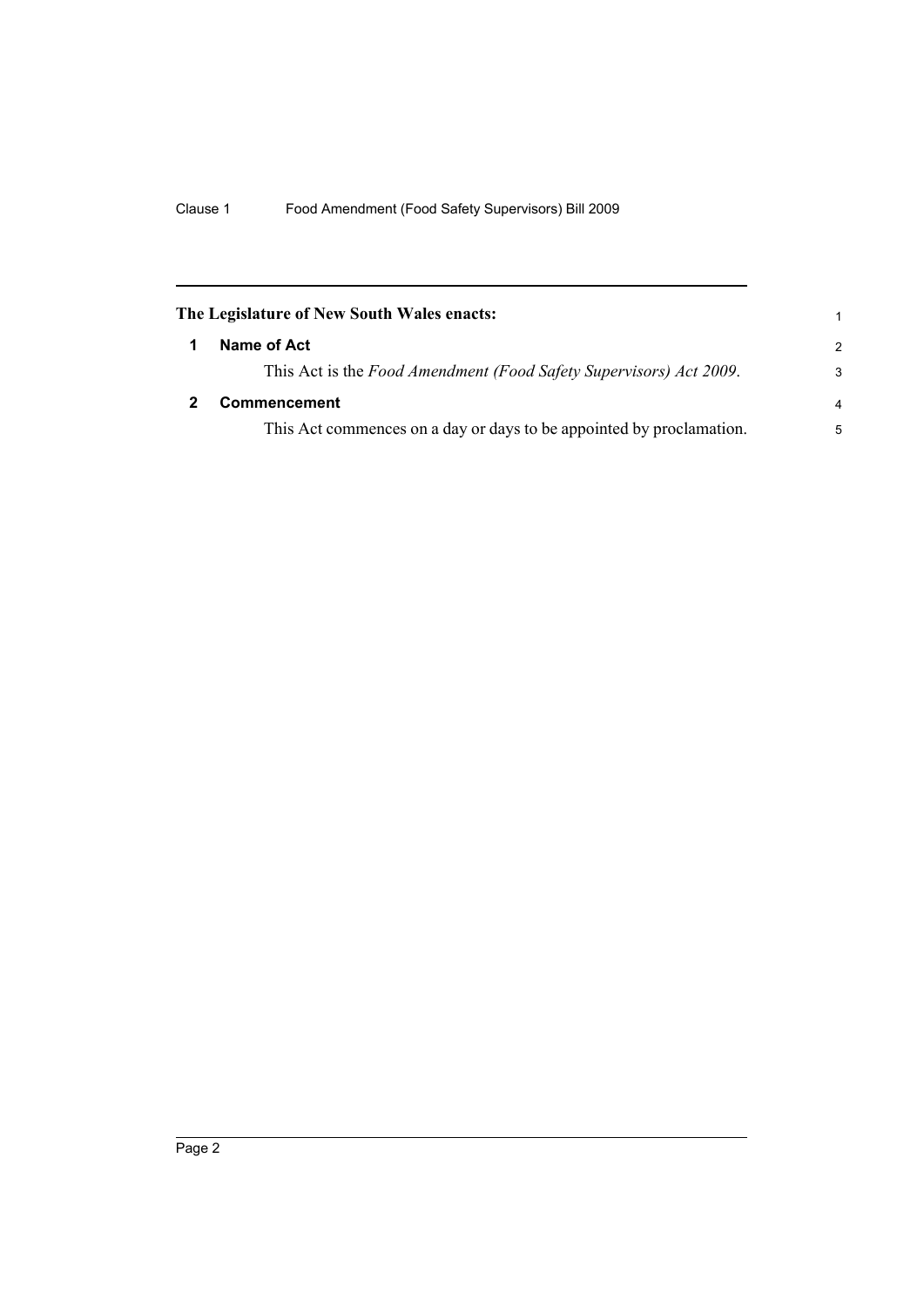Amendment of Food Act 2003 No 43 Schedule 1

<span id="page-8-0"></span>

|     | <b>Schedule 1</b> |                              |     | <b>Amendment of Food Act 2003 No 43</b>                                                                                                                                | 1              |
|-----|-------------------|------------------------------|-----|------------------------------------------------------------------------------------------------------------------------------------------------------------------------|----------------|
| [1] |                   |                              |     | Part 8 Regulation of food businesses                                                                                                                                   | $\overline{2}$ |
|     |                   | Insert before section 100:   |     |                                                                                                                                                                        | 3              |
|     |                   | <b>Division 1</b>            |     | Notification of conduct of food businesses                                                                                                                             | 4              |
| [2] |                   |                              |     | Section 106 List of food businesses to be maintained                                                                                                                   | 5              |
|     |                   |                              |     | Renumber the section as section 101A and move it after section 101.                                                                                                    | 6              |
| [3] |                   |                              |     | Part 8, Division 2, heading                                                                                                                                            | $\overline{7}$ |
|     |                   | Insert before section 102:   |     |                                                                                                                                                                        | 8              |
|     |                   | <b>Division 2</b>            |     | <b>Food safety schemes</b>                                                                                                                                             | 9              |
| [4] |                   | Part 8, Division 3           |     |                                                                                                                                                                        | 10             |
|     |                   | Insert at the end of Part 8: |     |                                                                                                                                                                        | 11             |
|     |                   | <b>Division 3</b>            |     | <b>Requirements relating to food safety</b><br>supervisors                                                                                                             | 12<br>13       |
|     | 106               | <b>Definitions</b>           |     |                                                                                                                                                                        | 14             |
|     |                   |                              |     | In this Division:                                                                                                                                                      | 15             |
|     |                   |                              |     | <i>approved training organisation</i> means a registered training<br>organisation approved under section 106H.                                                         | 16<br>17       |
|     |                   |                              |     | food safety supervisor—see section 106B.                                                                                                                               | 18             |
|     |                   |                              |     | <i>food safety supervisor certificate—see section 106B (3).</i>                                                                                                        | 19             |
|     |                   |                              |     | food to which this Division applies—see section 106A.                                                                                                                  | 20             |
|     |                   |                              |     | <i>mobile catering business</i> means a food business that provides<br>food catering services involving:                                                               | 21<br>22       |
|     |                   |                              | (a) | the transporting of food to which this Division applies to<br>the location at which it is to be served, whether or not it is<br>to be served by the food business, and | 23<br>24<br>25 |
|     |                   |                              | (b) | the processing of the food, whether or not at the location to<br>which it is transported,                                                                              | 26<br>27       |
|     |                   |                              |     | but does not include a food business commonly known as a<br>takeaway food business or home delivery food business or that<br>sells the food from temporary premises.   | 28<br>29<br>30 |
|     |                   |                              |     | <i>potentially hazardous food</i> means food that is required to be kept<br>at more than or less than a particular temperature to minimise the                         | 31<br>32       |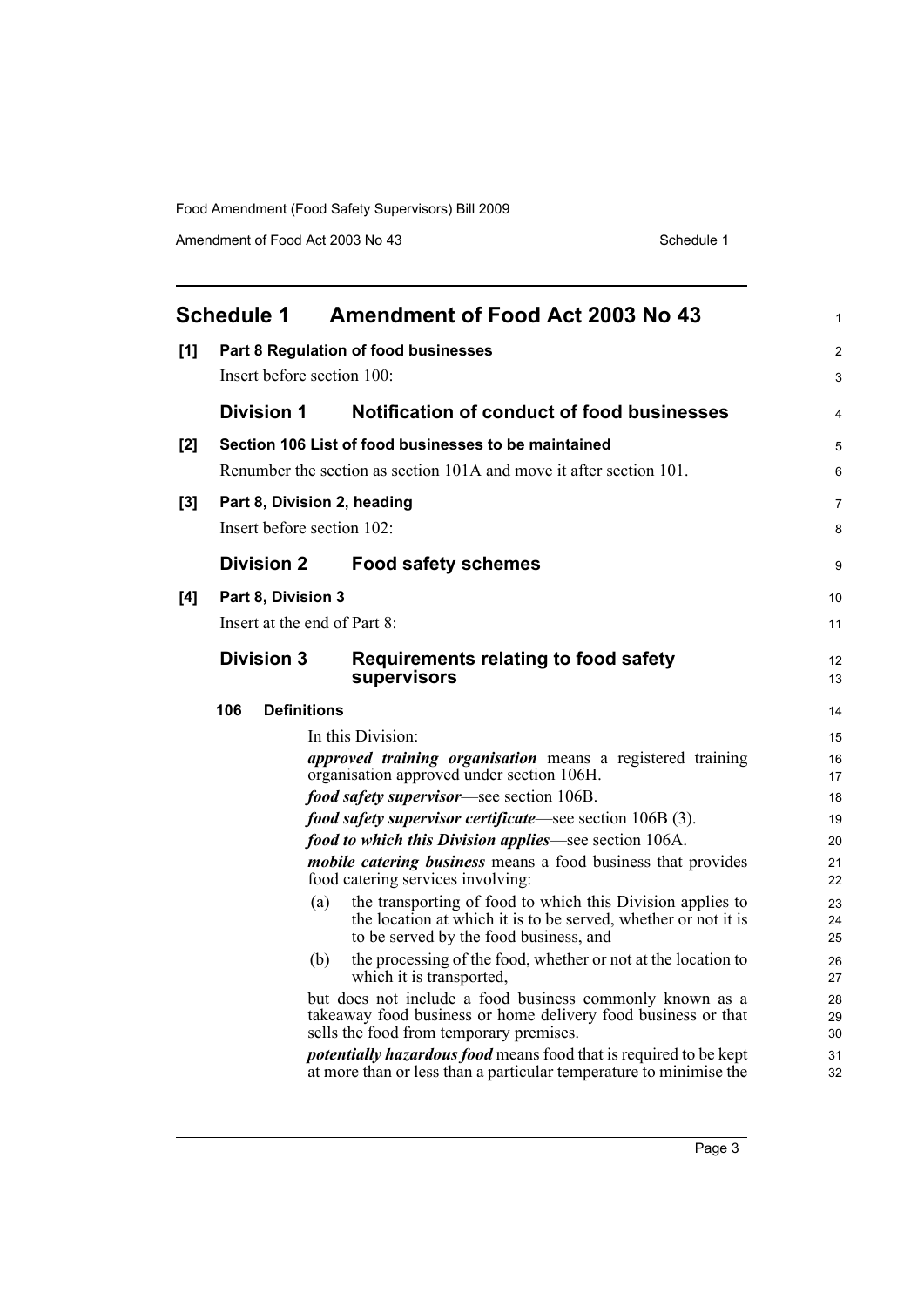Schedule 1 Amendment of Food Act 2003 No 43

growth of any pathogenic micro-organisms that may be present in the food or to prevent the formation of toxins in the food.

*process*, in relation to food, means to do anything to the food in order to prepare it for sale, including (but not limited to) chopping, cooking, drying, fermenting, heating, pasteurising, thawing or washing.

*ready-to-eat food* means food that is in a state in which it is ordinarily consumed, but does not include nuts in the shell or raw fruit or vegetables that are intended to be hulled, peeled or washed by the consumer.

*relevant enforcement agency*, in relation to a food business, is the enforcement agency specified on the Food Authority's internet website as the relevant enforcement agency for food businesses of the same class.

*temporary premises* means premises comprising a tent or stall or the like from which food is sold by retail on an occasional basis only, such as for a fete, fair, market or other event.

### **106A Application of Division to certain food**

This Division applies to food that:

- (a) is ready-to eat food, and
- (b) is potentially hazardous food, and
- (c) is not packaged in a way that is prescribed by the regulations as prepackaged.

### **106B Food safety supervisors**

- (1) For the purposes of this Act, a food safety supervisor for premises is a person who:
	- (a) holds a food safety supervisor certificate that has been issued within the immediately preceding period of 5 years, and
	- (b) does not hold the position of food safety supervisor for any other premises or for a mobile catering business, and
	- (c) has the authority to supervise other persons handling food at, or from, the premises and to ensure that the handling is done safely.
- (2) For the purposes of this Act, a food safety supervisor for a mobile catering business is a person who:
	- (a) holds a food safety supervisor certificate that has been issued within the immediately preceding period of 5 years, and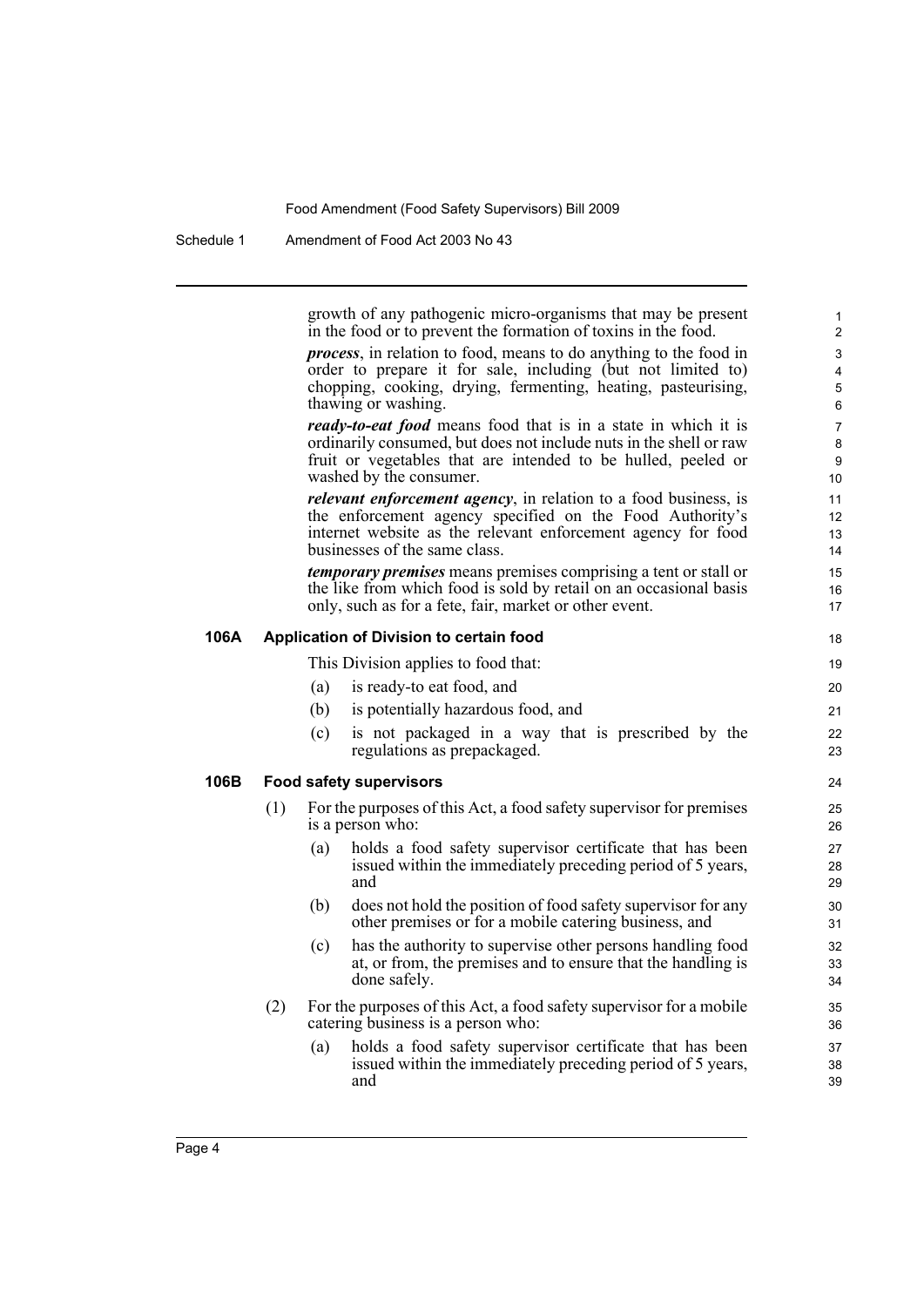the regulations.

Amendment of Food Act 2003 No 43 Schedule 1

- (b) does not hold the position of food safety supervisor for any other such business or for the premises of any other food business, and (c) has the authority to supervise other persons handling food in the course of the carrying on of the business and to ensure that the handling is done safely. (3) A food safety supervisor certificate is a certificate stating that the person to whom it is issued is qualified to hold the position of a food safety supervisor for the purposes of this Act and that has been issued in accordance with the regulations by an approved training organisation or by another person or body prescribed by
- (4) The regulations may make provision for or with respect to the issuing of food safety supervisor certificates, including the qualifications that a person must have to be issued with a food safety supervisor certificate.
- (5) Without limiting subsection (4), any such regulation may provide for the Food Authority to determine those qualifications or any aspect of those qualifications.
- (6) In making a determination in relation to qualifications, the Food Authority is to be satisfied that a person holding those qualifications will know how to recognise, prevent and alleviate the hazards associated with the handling of food.
- (7) Nothing in this Division prevents:
	- (a) the proprietor of a food business from holding the position of food safety supervisor for premises so long as the proprietor complies with the requirements of subsection  $(1)$ , or
	- (b) the proprietor of a mobile catering business from holding the position of food safety supervisor for the business so long as the proprietor complies with the requirements of subsection (2), or
	- (c) more than one person holding the position of food safety supervisor in respect of particular premises or a mobile catering business.

### **106C Appointment of food safety supervisor for premises**

(1) The proprietor of a food business must ensure that before any food to which this Division applies is processed and sold by retail on premises in the course of carrying on the business at least one food safety supervisor has been appointed for the premises.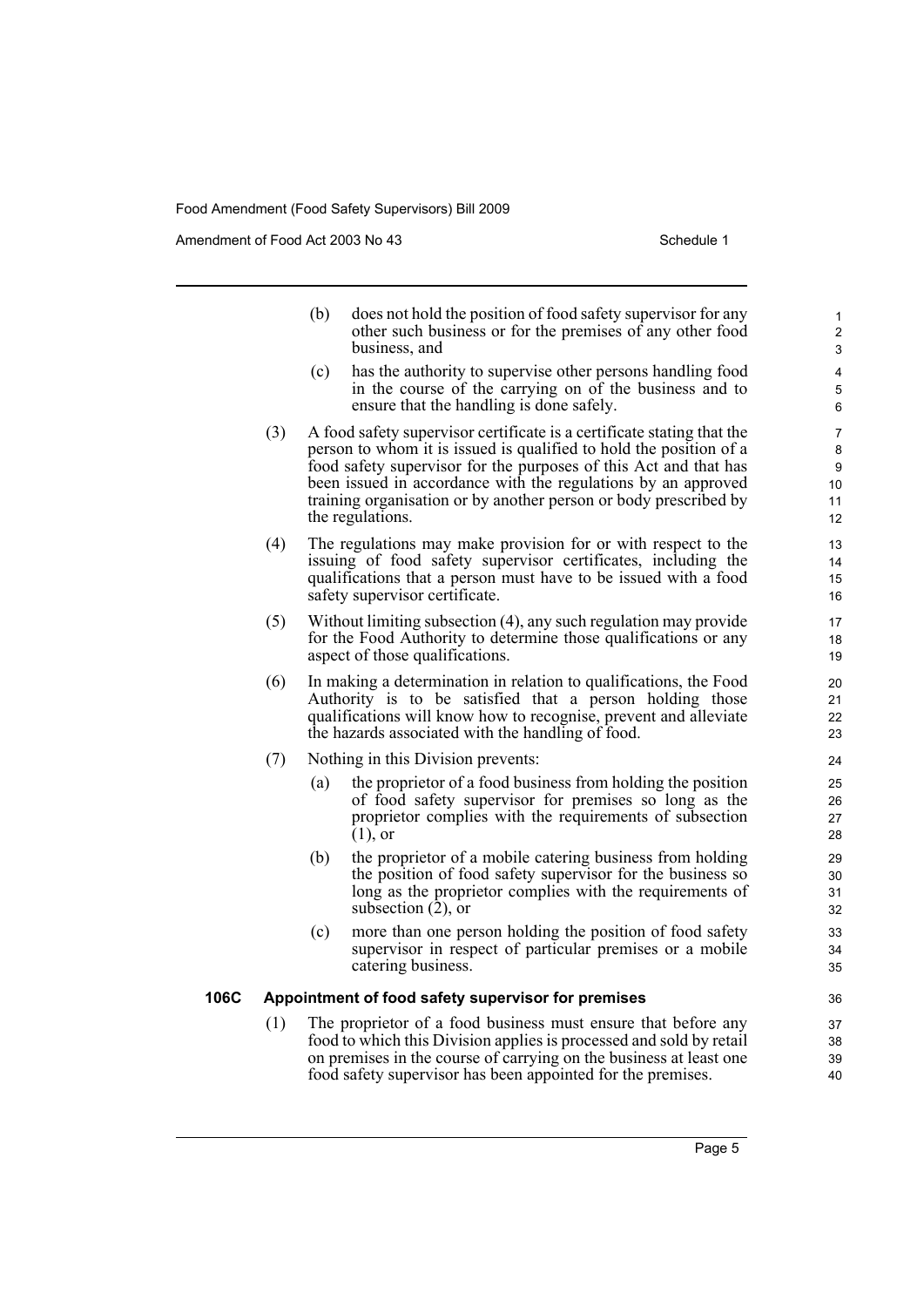Schedule 1 Amendment of Food Act 2003 No 43

(2) The proprietor of a food business must ensure that at all times at which food to which this Division applies is processed and sold by retail on premises in the course of carrying on the food business there continues to be at least one person appointed as food safety supervisor for the premises. (3) It is a defence to a prosecution for an offence against subsection (2) if the proprietor of the food business concerned establishes that: (a) a person had been appointed as food safety supervisor for the relevant premises but had ceased to be appointed as food safety supervisor, and (b) after that person had ceased to be so appointed and before the appointment (if any) of another person as food safety supervisor for the premises, food to which this Division applies was processed and sold by retail on the premises on not more than 30 days (whether or not consecutive). (4) This section does not apply to a food business that is a mobile catering business. Maximum penalty: 50 penalty units in the case of an individual and 100 penalty units in the case of a corporation. **106D Appointment of food safety supervisor for mobile catering business** (1) The proprietor of a mobile catering business must ensure that before food to which this Division applies is processed in the course of the business at least one food safety supervisor has been appointed for the business. (2) The proprietor of a mobile catering business must ensure that at 10 11 12 13 14 15 16 17 18 19 20 21 22 23  $24$ 25 26 27 28

- all times at which food to which this Division applies is processed in the course of carrying on the business there continues to be at least one person appointed as food safety supervisor for the business.
- (3) It is a defence to a prosecution for an offence against subsection (2) if the proprietor of the mobile catering business concerned establishes that:
	- (a) a person had been appointed as food safety supervisor for the business but had ceased to be appointed as food safety supervisor, and
	- (b) after that person had ceased to be so appointed and before the appointment (if any) of another person as food safety supervisor for the business, food to which this Division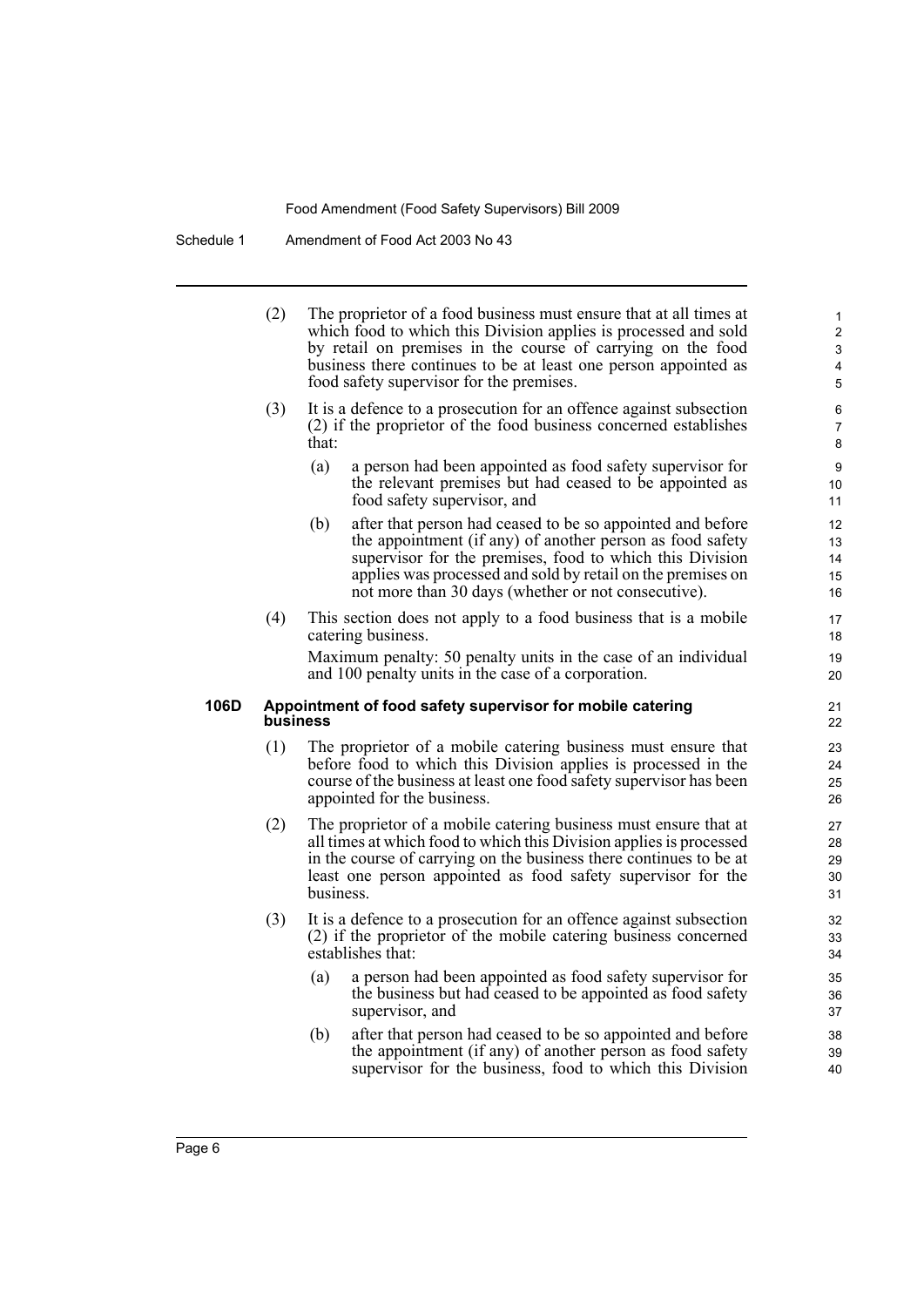Amendment of Food Act 2003 No 43 Schedule 1

applies was processed in the course of the business on not more than 30 days (whether or not consecutive). Maximum penalty: 50 penalty units in the case of an individual and 100 penalty units in the case of a corporation. **106E Notice of appointment of food safety supervisor** (1) The proprietor of a food business must, in accordance with this section, give notice of the appointment of a food safety supervisor required by section 106C or 106D to be made in relation to the food business. Maximum penalty: 25 penalty units in the case of an individual and 50 penalty units in the case of a corporation. (2) The notice must: (a) be given in writing to the relevant enforcement agency, and (b) be given within 7 days after the appointment of the food safety supervisor concerned, and (c) contain the information prescribed by the regulations. (3) Subsection (1) does not apply to the appointment of a food safety supervisor for: (a) temporary premises, or (b) premises that are a vehicle from which food to which this Division applies is sold by retail at more than one location. **106F Notice of change of details of food safety supervisor** (1) The proprietor of a food business must, in accordance with this section, give notice of any change in the information provided by the proprietor under section 106E in relation to a food safety supervisor. Maximum penalty: 25 penalty units in the case of an individual and 50 penalty units in the case of a corporation. (2) The notice must: (a) be given in writing to the relevant enforcement agency, and (b) be given within 7 days after the proprietor of the food business concerned becomes aware of the change in the information provided. 10 11 12 13 14 15 16 17 18 19 20 21  $22$ 23  $24$  $25$ 26 27 28 29 30 31 32 33 34 35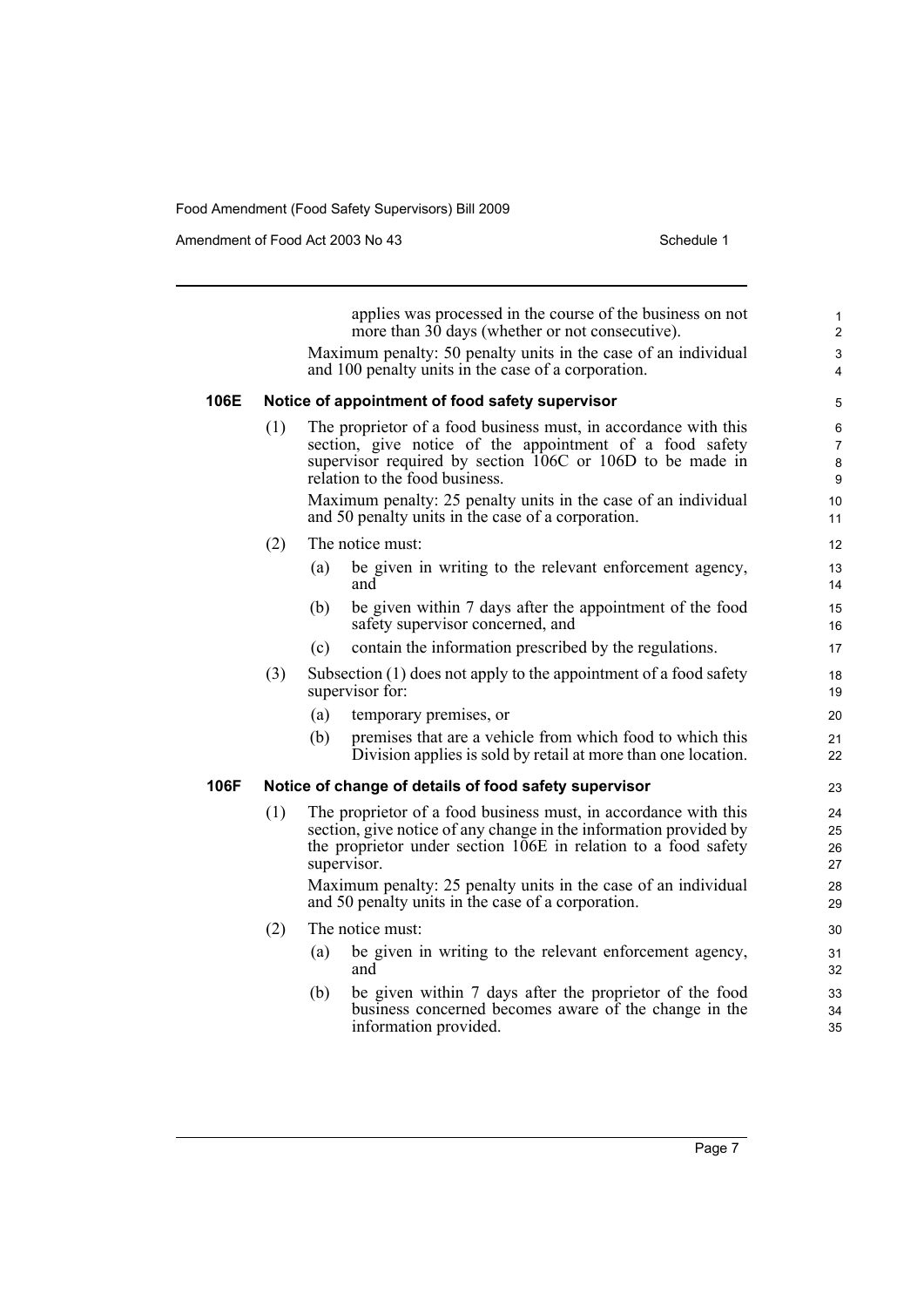Schedule 1 Amendment of Food Act 2003 No 43

- (3) Subsection (1) does not apply to the appointment of a food safety supervisor for:
	- (a) temporary premises, or
	- (b) premises that are a vehicle from which food to which this Division applies is sold by retail at more than one location.

#### **106G Inspection of food safety supervisor certificates**

- (1) If a person is appointed for the purposes of this Division as food safety supervisor for premises on which food to which this Division applies is processed and sold by retail in the course of carrying on a food business, the proprietor of the food business must ensure that a copy of the person's food safety supervisor certificate is kept on the premises and is produced for inspection on request by an authorised officer.
- (2) If a person is appointed for the purposes of this Division as food safety supervisor for a mobile catering business, the proprietor of the business must ensure that a copy of the person's food safety supervisor certificate is kept at the proprietor's business address and is produced for inspection on request by an authorised officer.

Maximum penalty: 25 penalty units in the case of an individual and 50 penalty units in the case of a corporation.

#### **106H Approval of registered training organisations to issue food safety supervisor certificates**

- (1) The Food Authority may approve a registered training organisation (within the meaning of the *Vocational Education and Training Act 2005*) for the purposes of issuing food safety supervisor certificates.
- (2) Regulations may be made for or with respect to approvals granted under this section.
- (3) Without limiting subsection (2), the regulations may make provision for or with respect to the following:
	- (a) applications for approvals, (b) the granting of approvals, 32 33
	- (c) conditions of approvals,
	- (d) duration of approvals,
	- (e) suspension and revocation of approvals.
- (4) The Food Authority is to prepare and maintain a list of approved training organisations.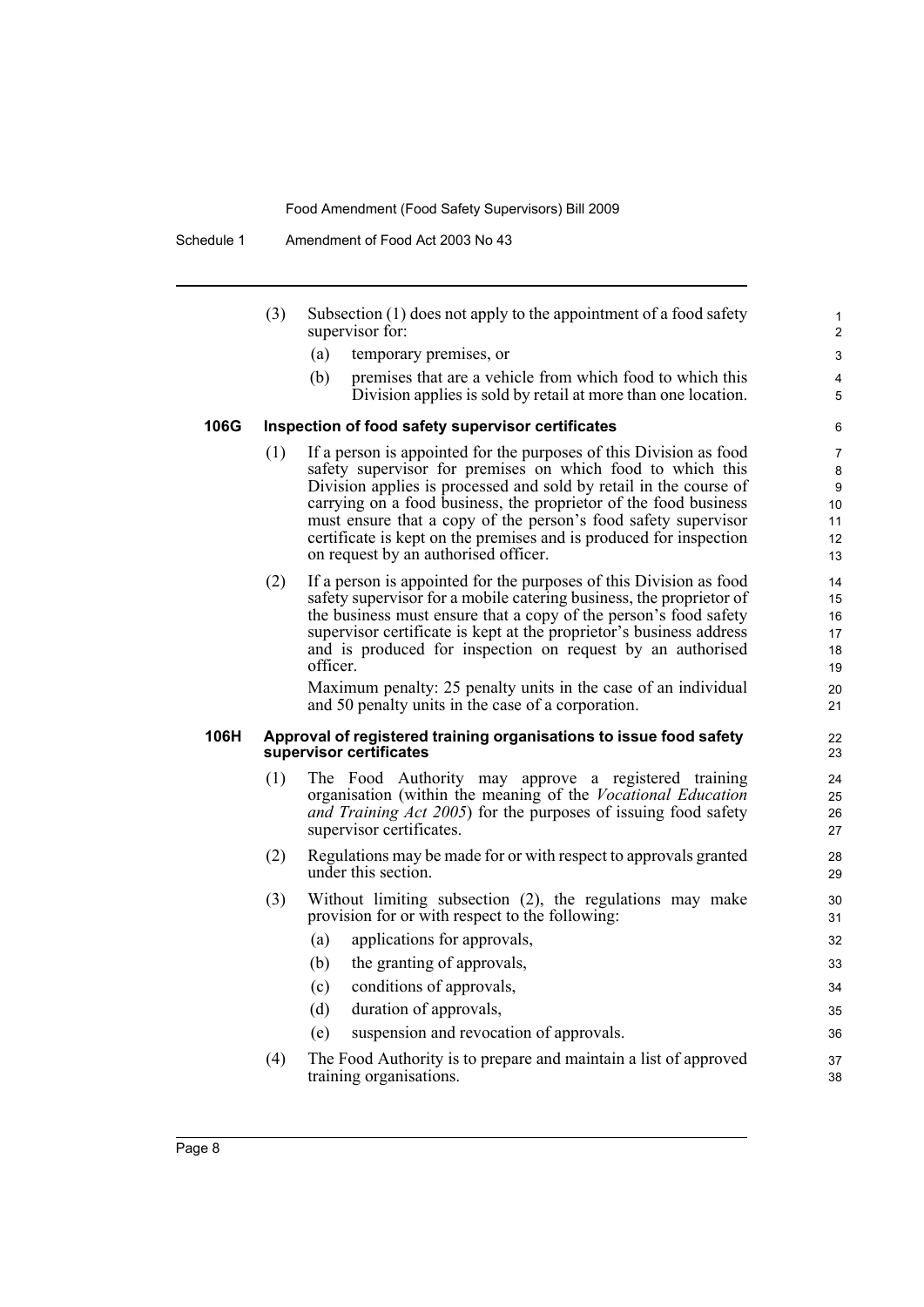Amendment of Food Act 2003 No 43 Schedule 1

|     |             | (5)                                    | The list is to be made publicly available and is to be revised at<br>least annually.                                                                                                                                                                                                                                                         | 1<br>$\overline{c}$              |  |  |
|-----|-------------|----------------------------------------|----------------------------------------------------------------------------------------------------------------------------------------------------------------------------------------------------------------------------------------------------------------------------------------------------------------------------------------------|----------------------------------|--|--|
|     | <b>1061</b> |                                        | Fees and charges payable under Division                                                                                                                                                                                                                                                                                                      | 3                                |  |  |
|     |             | (1)                                    | The regulations may make provision for or with respect to the<br>following:                                                                                                                                                                                                                                                                  | 4<br>5                           |  |  |
|     |             |                                        | fees and charges payable to the Food Authority under this<br>(a)<br>Division, including charges payable to the Food Authority<br>by an approved training organisation or other person or<br>body in relation to the issue by the organisation, person or<br>body of food safety supervisor certificates,                                     | 6<br>7<br>8<br>9<br>10           |  |  |
|     |             |                                        | the imposition of fees and charges by an approved training<br>(b)<br>organisation or other person or body for the issuing of food<br>safety supervisor certificates (but not fees and charges<br>relating to training provided by any such organisation,<br>person or body), including limiting the imposition of any<br>such fee or charge. | 11<br>12<br>13<br>14<br>15<br>16 |  |  |
|     |             | (2)                                    | Despite any other provision of this or any other Act, no fee or<br>charge is payable in relation to the giving of any notice under<br>section 106E or 106F.                                                                                                                                                                                  | 17<br>18<br>19                   |  |  |
|     | 106J        |                                        | <b>Exemptions from operation of Division</b>                                                                                                                                                                                                                                                                                                 | 20                               |  |  |
|     |             | (1)                                    | The regulations may exempt, with or without conditions, any<br>class of persons, food businesses, premises, food or activities<br>from the operation of all or any of the provisions of this Division.                                                                                                                                       | 21<br>22<br>23                   |  |  |
|     |             | (2)                                    | Any such exemption has no effect during any period in which a<br>condition to which it is subject is not complied with.                                                                                                                                                                                                                      | 24<br>25                         |  |  |
| [5] |             | agencies                               | Section 113A Publication of information relating to enforcement                                                                                                                                                                                                                                                                              | 26<br>27                         |  |  |
|     |             | Omit section 113A (1). Insert instead: |                                                                                                                                                                                                                                                                                                                                              |                                  |  |  |
|     |             | (1)                                    | The Food Authority is to keep a record of the following:                                                                                                                                                                                                                                                                                     | 29                               |  |  |
|     |             |                                        | each appointment of an enforcement agency under this<br>(a)<br>Division, including any limitations and conditions in<br>relation to the appointment and any variation or revocation<br>of an appointment,                                                                                                                                    | 30<br>31<br>32<br>33             |  |  |
|     |             |                                        | relevant enforcement agencies for the purposes of Division<br>(b)<br>3 of Part 8.                                                                                                                                                                                                                                                            | 34<br>35                         |  |  |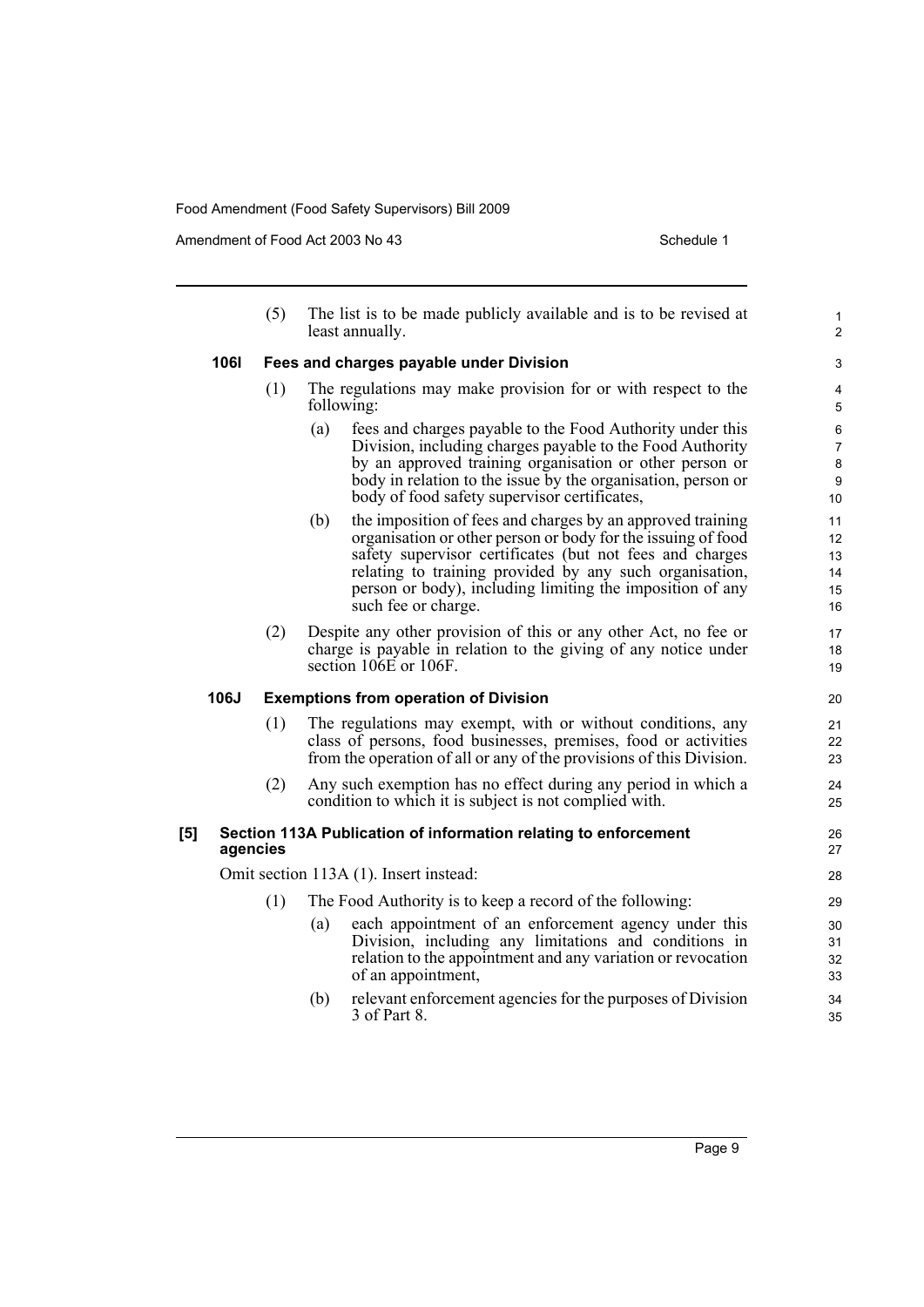Schedule 1 Amendment of Food Act 2003 No 43

| [6] | Section 133F Applications for changes to register                                                                                                                                    |                    |                                                                                                                                                                                                                                                                                                         | 1                                |
|-----|--------------------------------------------------------------------------------------------------------------------------------------------------------------------------------------|--------------------|---------------------------------------------------------------------------------------------------------------------------------------------------------------------------------------------------------------------------------------------------------------------------------------------------------|----------------------------------|
|     |                                                                                                                                                                                      |                    | Omit section 133F (4). Insert instead:                                                                                                                                                                                                                                                                  | 2                                |
|     |                                                                                                                                                                                      | (4)                | The Food Authority may reduce the fee or remit or waive<br>payment of the whole or any part of the fee.                                                                                                                                                                                                 | 3<br>4                           |
| [7] |                                                                                                                                                                                      | <b>Section 137</b> |                                                                                                                                                                                                                                                                                                         | 5                                |
|     |                                                                                                                                                                                      |                    | Insert after section 136A:                                                                                                                                                                                                                                                                              | 6                                |
|     | 137<br><b>Service of documents</b>                                                                                                                                                   |                    |                                                                                                                                                                                                                                                                                                         | 7                                |
|     |                                                                                                                                                                                      | (1)                | A document that is authorised or required by this Act or the<br>regulations to be served on any person may be served by:                                                                                                                                                                                | 8<br>9                           |
|     |                                                                                                                                                                                      |                    | in the case of a natural person:<br>(a)                                                                                                                                                                                                                                                                 | 10                               |
|     |                                                                                                                                                                                      |                    | (i)<br>delivering it to the person personally, or                                                                                                                                                                                                                                                       | 11                               |
|     |                                                                                                                                                                                      |                    | (ii)<br>sending it by post to the address specified by the<br>person for the giving or service of documents or, if<br>no such address is specified, the residential or<br>business address of the person last known to the<br>person giving or serving the document, or                                 | 12<br>13<br>14<br>15<br>16       |
|     |                                                                                                                                                                                      |                    | sending it by facsimile transmission to the facsimile<br>(iii)<br>number of the person, or                                                                                                                                                                                                              | 17<br>18                         |
|     |                                                                                                                                                                                      |                    | in the case of a body corporate:<br>(b)                                                                                                                                                                                                                                                                 | 19                               |
|     |                                                                                                                                                                                      |                    | leaving it with a person apparently of or above the<br>(i)<br>age of 16 years at, or by sending it by post to, the<br>head office, a registered office or a principal office<br>of the body corporate or to an address specified by<br>the body corporate for the giving or service of<br>documents, or | 20<br>21<br>22<br>23<br>24<br>25 |
|     |                                                                                                                                                                                      |                    | sending it by facsimile transmission to the facsimile<br>(ii)<br>number of the body corporate.                                                                                                                                                                                                          | 26<br>27                         |
|     | Nothing in this section affects the operation of any provision of a<br>(2)<br>law or of the rules of a court authorising a document to be served<br>on a person in any other manner. |                    |                                                                                                                                                                                                                                                                                                         | 28<br>29<br>30                   |
| [8] |                                                                                                                                                                                      |                    | Schedule 2 Savings, transitional and other provisions                                                                                                                                                                                                                                                   | 31                               |
|     |                                                                                                                                                                                      |                    | Insert at the end of clause $1(1)$ :                                                                                                                                                                                                                                                                    | 32                               |
|     | Food Amendment (Food Safety Supervisors) Act 2009                                                                                                                                    |                    |                                                                                                                                                                                                                                                                                                         |                                  |